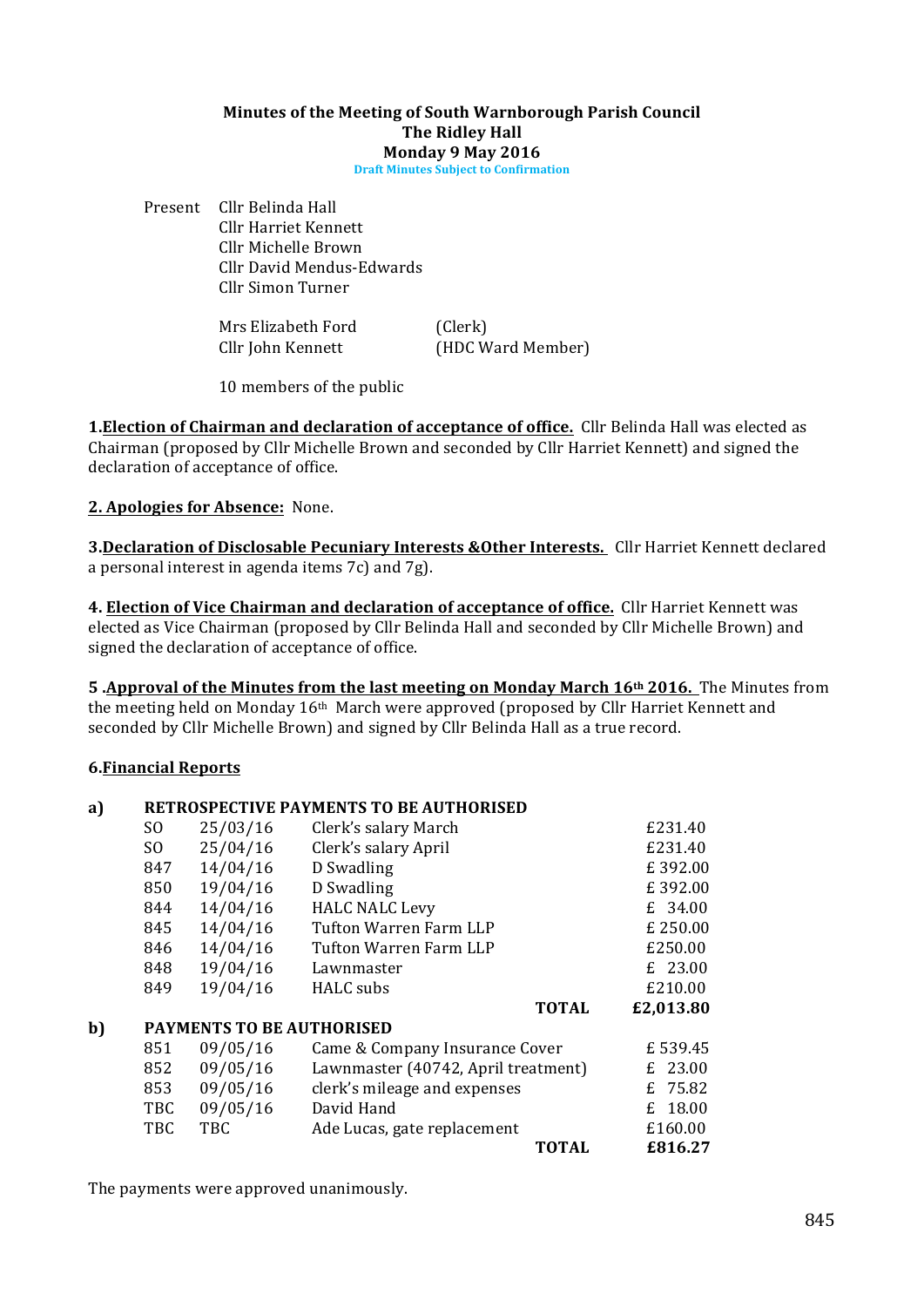**c)** Approval of updated Risk Assessment. The Clerk advised that the risk assessment was last revised in May 2009. However there were no major items to change but there was a query regarding the coverage of the playground. The Clerk would circulate the document to the Councillors and it would be considered again at the meeting in June.

**d) Decision on Insurance Policy Renewal.** The Parish Council's long term agreement with brokers Came & Company would expire on  $31<sup>st</sup>$  May 2017. The premium payable for renewal of the policy with Aviva on  $1$ <sup>st</sup> June 2016 was £539.45. It was resolved to renew the insurance cover with Aviva through brokers Came & Company.

**7. Decision on Process for review of Standing Orders and Financial Regulations.** The Clerk was to email the SWAGA committee to advise that weekly written reporting of playground inspections to the Clerk was required, propose a simplified report format and confirm the procedure in the event of any faults occurring.

It was decided that the review of Standing Orders and Financial Regulations would be discussed further and proposals for review presented at the June meeting for decision.

**8. Decision on Tesco/Groundwork "Bags of Help" grant application for village path works.** The deadline for the Tesco grant application was  $3<sup>rd</sup>$  June. It was decided that Cllr Belinda Hall, Mark Honour and the Clerk would visit the site to define a potential route for the path. The Clerk would write to neighbouring residents to ask their approval and for any information on land ownership in relation to the proposed route.

**9.** Appointment of Representatives. All previous representatives were re-elected. A voluntary tree warden role was discussed and Mark Honour agreed to carry out the role provisionally for one year.

## **10. Planning Applications**

- a) **2 Hilltop Cottages, Lees Hill:** Notification of Proposed Works to Trees in a Conservation Area. Fell Yew Tree. The Parish Council decided at the meeting that it had no comment.
- b) **5-8 Froyle Lane: Retrospective application:** Installation of air source heat pump to existing dwellings. The Parish Council decided at the meeting that it had no objection.
- c) **Everleigh Cottage Lees Hill:** Erection of detached garage/store. The property was not listed. The Parish Council had made a site visit to the property and decided at the meeting that it had no objection.
- d) **Court Cottage, Lees Hill:** Notification of proposed Works in Relation to Trees in a Conservation Area. Cllr Belinda Hall would review the application.
- e) New Farm, Froyle Lane: To establish that Barn Number 12 has been used as a storage and distribution depot since 2008. New application after original refused 26 February. Parish Concil comment no objection. No further comment at meeting.
- f) **Swainshill Farm, Swainshill:** Proposed single storey orangery extension. SWPC comment no objection. Granted. No further comment at meeting.
- g) **South Warnborough Lodge, Lees Hill:** Listed Building Consent to replace decayed timber floor. SWPC comment no objection. Granted at planning committee. No further comment at meeting.
- h) **Church Cottage, Alton Road:** Conversion of existing detached double garage with new roof structure etc. SWPC comment to object. Application underway. No further comment at meeting.
- i) **Ford Farm, Ford Lane, Upton Grey:** Conversion of barns to B1 offices. SWPC comment was to support application. Application underway. No further comment at meeting.
- j) **Land Adjacent to Poachers Field, Alton Road:** Erection of 18 residential dwellings SWPC comment to object. Application being revised application with further public consultation. No further comment at meeting.
- k) **1 Northcroft Court, Lees Hill:** Notification of Proposed Works to Trees in a Conservation Area. Fell Japanese Maple Tree in front garden. Awaiting decision. No further comment at meeting.

# 11. Update from the District Councillor.

This was deferred until the Parish Assembly